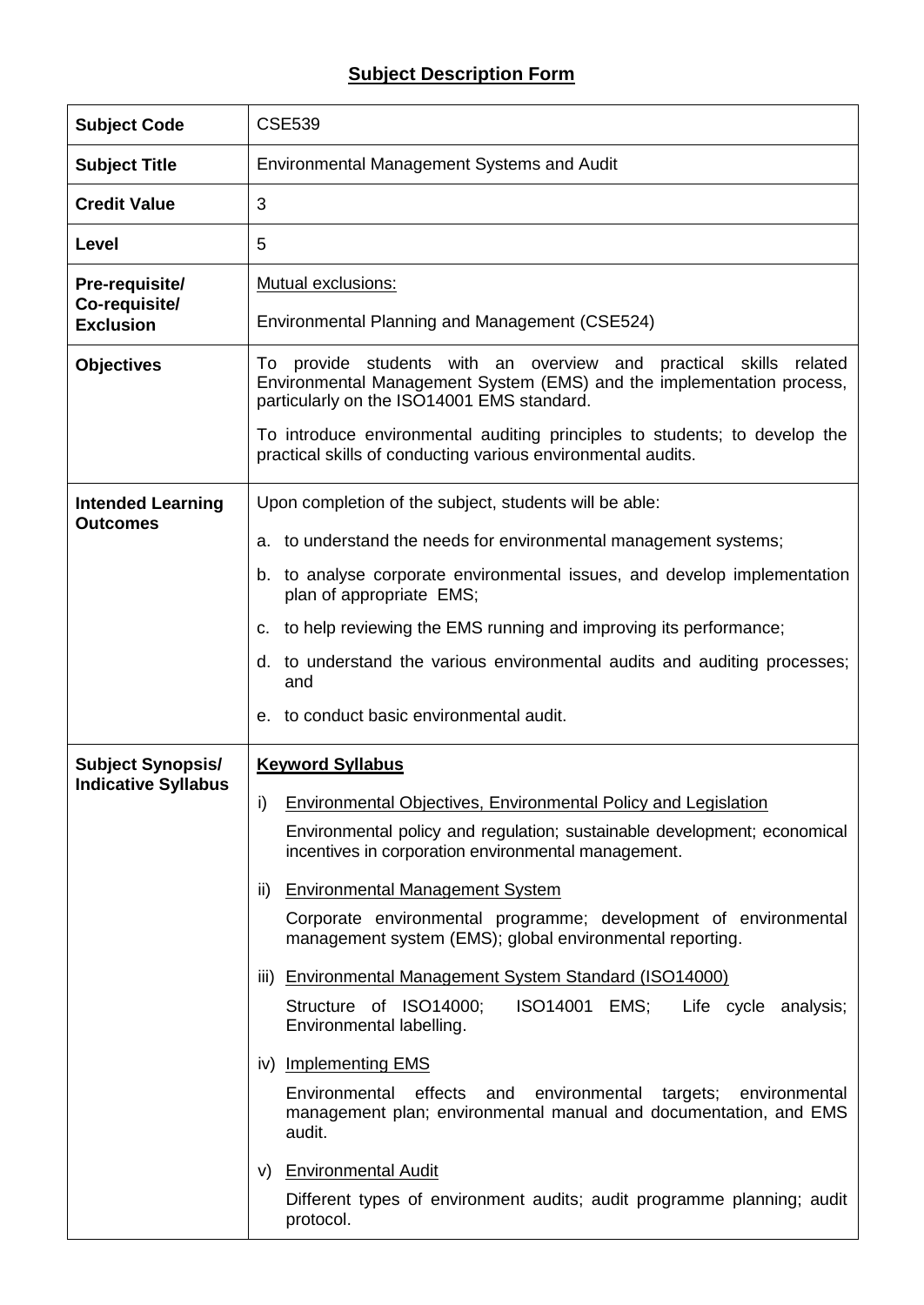|                                                                                             | vi) Environmental Audit Process                                                                                                                                                                                                |                                  |                                                                                      |            |                |            |            |  |
|---------------------------------------------------------------------------------------------|--------------------------------------------------------------------------------------------------------------------------------------------------------------------------------------------------------------------------------|----------------------------------|--------------------------------------------------------------------------------------|------------|----------------|------------|------------|--|
|                                                                                             | The pre-audit phase; on-site activities; audit report and follow up action<br>plans.                                                                                                                                           |                                  |                                                                                      |            |                |            |            |  |
| <b>Teaching/Learning</b>                                                                    | The subject teaching will include the following elements:                                                                                                                                                                      |                                  |                                                                                      |            |                |            |            |  |
| <b>Methodology</b>                                                                          | a. Lectures – to introduce the basic concepts of EMS and environmental<br>audits;                                                                                                                                              |                                  |                                                                                      |            |                |            |            |  |
|                                                                                             | b. Tutorials – to answer student questions in the learning processes;                                                                                                                                                          |                                  |                                                                                      |            |                |            |            |  |
|                                                                                             | c. Group discussion and presentations – to let students working together<br>with a case study;                                                                                                                                 |                                  |                                                                                      |            |                |            |            |  |
|                                                                                             | d. Reading materials and video presentations $-$ to give students practical<br>examples on EMS and audit;                                                                                                                      |                                  |                                                                                      |            |                |            |            |  |
|                                                                                             | e. Seminars on EMS and/or environmental audit by invited speakers from<br>corporate environmental directors and managers; and                                                                                                  |                                  |                                                                                      |            |                |            |            |  |
|                                                                                             | Course work and term project (individual cases study) on EMS or<br>f.<br>environmental audit.                                                                                                                                  |                                  |                                                                                      |            |                |            |            |  |
| <b>Assessment</b><br><b>Methods in</b><br><b>Alignment with</b><br><b>Intended Learning</b> | Specific assessment<br>methods/tasks                                                                                                                                                                                           | %<br>weighting                   | Intended subject learning outcomes to<br>be assessed (Please tick as<br>appropriate) |            |                |            |            |  |
| <b>Outcomes</b>                                                                             |                                                                                                                                                                                                                                |                                  | a.                                                                                   | b.         | C <sub>1</sub> | d.         | е.         |  |
|                                                                                             | 1. Continuous<br>Assessment                                                                                                                                                                                                    | 50%                              | $\sqrt{ }$                                                                           | $\sqrt{ }$ | $\sqrt{}$      | $\sqrt{ }$ | $\sqrt{ }$ |  |
|                                                                                             | 2. Written<br>Examination                                                                                                                                                                                                      | 50%                              | $\sqrt{}$                                                                            | $\sqrt{}$  | $\sqrt{ }$     | $\sqrt{ }$ | $\sqrt{ }$ |  |
|                                                                                             | Total                                                                                                                                                                                                                          | 100%                             |                                                                                      |            |                |            |            |  |
|                                                                                             | Written examination is evaluated by final examination.<br>Students must attain at least Grade D in both coursework and final<br>examination (whenever applicable) in order to attain a passing grade in the<br>overall result. |                                  |                                                                                      |            |                |            |            |  |
|                                                                                             |                                                                                                                                                                                                                                |                                  |                                                                                      |            |                |            |            |  |
| <b>Reading List and</b><br><b>References</b>                                                | Christopher Sheldon, 2002. Installing Environmental Management Systems: A<br>Step-by-step Guide. Earthscan, London.                                                                                                            |                                  |                                                                                      |            |                |            |            |  |
|                                                                                             | David Nelson, 1998. International Environmental Auditing. Government<br>Institutes, Rockville, MD. USA.                                                                                                                        |                                  |                                                                                      |            |                |            |            |  |
|                                                                                             | Gayle Woodside, 2002. ISO 14001 Auditing Manual. McGraw-Hill, New York.                                                                                                                                                        |                                  |                                                                                      |            |                |            |            |  |
|                                                                                             | Jacob Bregman, 2002. Environmental Compliance Handbook.<br>Lewis<br>Publishers, Boca Raton, Fla.USA.                                                                                                                           |                                  |                                                                                      |            |                |            |            |  |
|                                                                                             | Kinsella, 1999.<br>John                                                                                                                                                                                                        | Handbook for Implementing An ISO |                                                                                      |            |                |            | 14001      |  |